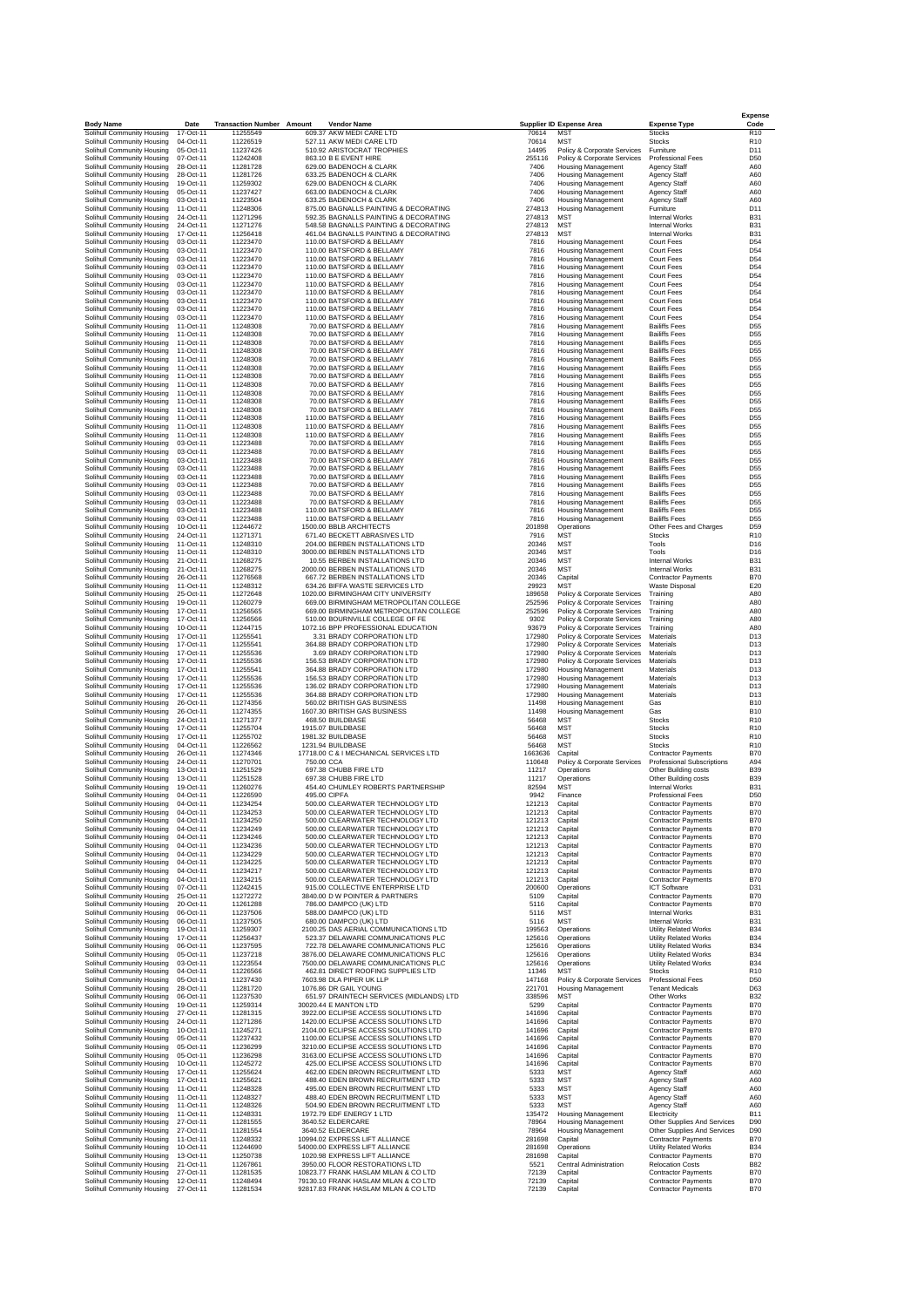| Solihull Community Housing<br>Solihull Community Housing | 11-Oct-11<br>03-Oct-11 | 11248358<br>11223568 | 1208.29 FURNDEX DISCOUNT FURNITURE<br>1174.96 FURNDEX DISCOUNT FURNITURE                         | 109970<br>109970   | Housing Management<br><b>Housing Management</b>            | <b>Fixtures &amp; Fittings</b>                              | <b>B91</b><br><b>B91</b>                                                            |
|----------------------------------------------------------|------------------------|----------------------|--------------------------------------------------------------------------------------------------|--------------------|------------------------------------------------------------|-------------------------------------------------------------|-------------------------------------------------------------------------------------|
| Solihull Community Housing                               | 21-Oct-11              | 11267867             | 4193.00 GRANGE REMOVAL CO LTD                                                                    | 5676               | Central Administration                                     | <b>Fixtures &amp; Fittings</b><br><b>Relocation Costs</b>   | <b>B82</b>                                                                          |
| Solihull Community Housing                               | 21-Oct-11              | 11267866             | 859.55 GRANGE REMOVAL CO LTD                                                                     | 5676               | Central Administration                                     | <b>Relocation Costs</b>                                     | <b>B82</b>                                                                          |
| Solihull Community Housing<br>Solihull Community Housing | 24-Oct-11<br>05-Oct-11 | 11271297<br>11236254 | 2087.00 HANDICARE ACCESSIBILITY LTD<br>1777.00 HANDICARE ACCESSIBILITY LTD                       | 277953<br>277953   | Capital<br>Capital                                         | <b>Contractor Payments</b><br><b>Contractor Payments</b>    | B70<br>B70                                                                          |
| Solihull Community Housing                               | 13-Oct-11              | 11250734             | 4859.25 HAYES CONSTRUCTION                                                                       | 10722              | Capital                                                    | <b>Contractor Payments</b>                                  | <b>B70</b>                                                                          |
| Solihull Community Housing<br>Solihull Community Housing | 28-Oct-11<br>11-Oct-11 | 11281724<br>11248363 | 462.50 HAYS ACCOUNTANCY PERSONNEL<br>462.50 HAYS ACCOUNTANCY PERSONNEL                           | 5787<br>5787       | <b>Housing Management</b><br>Housing Management            | Agency Staff<br>Agency Staff                                | A60<br>A60                                                                          |
| Solihull Community Housing                               | 07-Oct-11              | 11242416             | 462.50 HAYS ACCOUNTANCY PERSONNEL                                                                | 5787               | Housing Management                                         | Agency Staff                                                | A60                                                                                 |
| Solihull Community Housing<br>Solihull Community Housing | 19-Oct-11<br>18-Oct-11 | 11259310<br>11258277 | 720.00 HQN LTD<br>720.00 HQN LTD                                                                 | 120599<br>120599   | Policy & Corporate Services<br>Policy & Corporate Services | <b>Grants and Subscriptions</b><br>Grants and Subscriptions | D92<br>D92                                                                          |
| Solihull Community Housing                               | 21-Oct-11              | 11268391             | 1600.00 IAM DRIVE & SURVIVE LTD                                                                  | 1557613            | Policy & Corporate Services                                | Training                                                    | A <sub>8</sub> C                                                                    |
| Solihull Community Housing                               | 04-Oct-11              | 11235107             | 1200.00 INTEGRALIS LTD                                                                           | 73896              | Capital                                                    | ICT - General                                               | D <sub>30</sub>                                                                     |
| Solihull Community Housing<br>Solihull Community Housing | 28-Oct-11<br>11-Oct-11 | 11281729<br>11248364 | 638.75 JAMES ANDREWS RECRUITMENT SOLUTIONS LTD<br>756.88 JAMES ANDREWS RECRUITMENT SOLUTIONS LTD | 673596<br>673596   | Housing Management<br><b>Housing Management</b>            | Agency Staff<br>Agency Staff                                | A60<br>A60                                                                          |
| Solihull Community Housing                               | 24-Oct-11              | 11271391             | 498.00 JEWSON LTD                                                                                | 6111               | MST                                                        | Stocks                                                      | <b>R10</b>                                                                          |
| Solihull Community Housing<br>Solihull Community Housing | 24-Oct-11<br>17-Oct-11 | 11271387<br>11255783 | 649.97 JEWSON LTD<br>796.62 JEWSON LTD                                                           | 6111<br>6111       | <b>MST</b><br>MST                                          | <b>Stocks</b><br>Stocks                                     | R <sub>10</sub><br>R <sub>10</sub>                                                  |
| Solihull Community Housing                               | 17-Oct-11              | 11255782             | 1062.62 JEWSON LTD                                                                               | 6111               | <b>MST</b>                                                 | <b>Stocks</b>                                               | R <sub>10</sub>                                                                     |
| Solihull Community Housing                               | 17-Oct-11<br>17-Oct-11 | 11255776             | 1531.45 JEWSON LTD                                                                               | 6111               | <b>MST</b>                                                 | <b>Stocks</b>                                               | R <sub>10</sub>                                                                     |
| Solihull Community Housing<br>Solihull Community Housing | 11-Oct-11              | 11255773<br>11246950 | 1113.77 JEWSON LTD<br>1610.65 JEWSON LTD                                                         | 6111<br>6111       | MST<br><b>MST</b>                                          | <b>Stocks</b><br><b>Stocks</b>                              | <b>R10</b><br>R <sub>10</sub>                                                       |
| Solihull Community Housing                               | 11-Oct-11              | 11246947             | 883.76 JEWSON LTD                                                                                | 6111               | <b>MST</b>                                                 | <b>Stocks</b>                                               | R <sub>10</sub>                                                                     |
| Solihull Community Housing<br>Solihull Community Housing | 11-Oct-11<br>04-Oct-11 | 11246944<br>11235097 | 765.58 JEWSON LTD<br>1576.46 JEWSON LTD                                                          | 6111<br>6111       | MST<br><b>MST</b>                                          | <b>Stocks</b><br><b>Stocks</b>                              | <b>R10</b><br>R <sub>10</sub>                                                       |
| Solihull Community Housing                               | 04-Oct-11              | 11234177             | 904.00 JOCELYNE FILDES                                                                           | 222213             | Policy & Corporate Services                                | Printing                                                    | D <sub>80</sub>                                                                     |
| Solihull Community Housing                               | 24-Oct-11              | 11271393             | 469.90 K I S MANUFACTURING LTD                                                                   | 14032              | <b>MST</b>                                                 | <b>Stocks</b>                                               | R <sub>10</sub><br>B <sub>39</sub>                                                  |
| Solihull Community Housing<br>Solihull Community Housing | 25-Oct-11<br>19-Oct-11 | 11272644<br>11261032 | 925.00 KDE FACILITIES MANAGEMENT LTD<br>481.00 KDE FACILITIES MANAGEMENT LTD                     | 1385607<br>1385607 | <b>MST</b><br>MST                                          | Other Building costs<br>Other Building costs                | <b>B39</b>                                                                          |
| Solihull Community Housing                               | 11-Oct-11              | 11248366             | 259.00 KDE FACILITIES MANAGEMENT LTD                                                             | 1385607            | <b>MST</b>                                                 | Other Building costs                                        | B <sub>39</sub>                                                                     |
| Solihull Community Housing<br>Solihull Community Housing | 20-Oct-11<br>20-Oct-11 | 11262273<br>11262272 | 3328.35 KDE FACILITIES MANAGEMENT LTD<br>2906.73 KDE FACILITIES MANAGEMENT LTD                   | 1385607<br>1385607 | <b>MST</b><br><b>MST</b>                                   | Voids<br>Voids                                              | B <sub>38</sub><br>B <sub>38</sub>                                                  |
| Solihull Community Housing                               | 11-Oct-11              | 11248369             | 2267.92 KDE FACILITIES MANAGEMENT LTD                                                            | 1385607            | <b>MST</b>                                                 | Voids                                                       | B38                                                                                 |
| Solihull Community Housing                               | 05-Oct-11              | 11237433             | 1870.83 KDE FACILITIES MANAGEMENT LTD                                                            | 1385607            | MST                                                        | Voids                                                       | <b>B38</b>                                                                          |
| Solihull Community Housing<br>Solihull Community Housing | 03-Oct-11<br>19-Oct-11 | 11223579<br>11261032 | 2758.90 KDE FACILITIES MANAGEMENT LTD<br>185.00 KDE FACILITIES MANAGEMENT LTD                    | 1385607<br>1385607 | <b>MST</b><br>MST                                          | Voids<br>Other Building costs                               | B <sub>38</sub><br>B <sub>39</sub>                                                  |
| Solihull Community Housing                               | 11-Oct-11              | 11248366             | 222.00 KDE FACILITIES MANAGEMENT LTD                                                             | 1385607            | <b>MST</b>                                                 | Other Building costs                                        | B <sub>39</sub>                                                                     |
| Solihull Community Housing<br>Solihull Community Housing | 11-Oct-11<br>05-Oct-11 | 11248369<br>11237433 | 968.27 KDE FACILITIES MANAGEMENT LTD<br>398.78 KDE FACILITIES MANAGEMENT LTD                     | 1385607<br>1385607 | MST<br>MST                                                 | Voids<br>Voids                                              | B <sub>38</sub><br><b>B38</b>                                                       |
| Solihull Community Housing                               | 03-Oct-11              | 11223579             | 714.11 KDE FACILITIES MANAGEMENT LTD                                                             | 1385607            | MS <sub>1</sub>                                            | Voids                                                       | B <sub>38</sub>                                                                     |
| Solihull Community Housing                               | 25-Oct-11              | 11272646             | 2330.28 KDE FACILITIES MANAGEMENT LTD                                                            | 1385607            | Operations                                                 | Utility Related Works                                       | <b>B34</b>                                                                          |
| Solihull Community Housing<br>Solihull Community Housing | 19-Oct-11<br>17-Oct-11 | 11261033<br>11255627 | 2966.65 KDE FACILITIES MANAGEMENT LTD<br>3186.08 KDE FACILITIES MANAGEMENT LTD                   | 1385607<br>1385607 | Operations<br>Operations                                   | Utility Related Works<br><b>Utility Related Works</b>       | <b>B34</b><br><b>B34</b>                                                            |
| Solihull Community Housing                               | 07-Oct-11              | 11242418             | 1837.58 KDE FACILITIES MANAGEMENT LTD                                                            | 1385607            | Operations                                                 | Utility Related Works                                       | <b>B34</b>                                                                          |
| Solihull Community Housing                               | 03-Oct-11              | 11223575             | 1594.12 KDE FACILITIES MANAGEMENT LTD                                                            | 1385607            | Operations                                                 | Utility Related Works                                       | <b>B34</b>                                                                          |
| Solihull Community Housing<br>Solihull Community Housing | 27-Oct-11<br>24-Oct-11 | 11281312<br>11271305 | 630.62 KDE FACILITIES MANAGEMENT LTD<br>913.72 KDE FACILITIES MANAGEMENT LTD                     | 1385607<br>1385607 | MST<br><b>MST</b>                                          | Internal Works<br>Internal Works                            | <b>B31</b><br><b>B31</b>                                                            |
| Solihull Community Housing                               | 24-Oct-11              | 11271304             | 635.74 KDE FACILITIES MANAGEMENT LTD                                                             | 1385607            | MST                                                        | <b>Internal Works</b>                                       | <b>B31</b>                                                                          |
| Solihull Community Housing<br>Solihull Community Housing | 24-Oct-11<br>24-Oct-11 | 11271303<br>11271302 | 1022.60 KDE FACILITIES MANAGEMENT LTD<br>703.12 KDE FACILITIES MANAGEMENT LTD                    | 1385607<br>1385607 | MST<br><b>MST</b>                                          | <b>Internal Works</b><br><b>Internal Works</b>              | <b>B31</b><br><b>B31</b>                                                            |
| Solihull Community Housing                               | 24-Oct-11              | 11271279             | 453.38 KDE FACILITIES MANAGEMENT LTD                                                             | 1385607            | MST                                                        | Internal Works                                              | <b>B31</b>                                                                          |
| Solihull Community Housing                               | 05-Oct-11              | 11236269             | 880.17 KDE FACILITIES MANAGEMENT LTD                                                             | 1385607            | <b>MST</b>                                                 | <b>Internal Works</b>                                       | <b>B31</b>                                                                          |
| Solihull Community Housing                               | 05-Oct-11<br>05-Oct-11 | 11236262<br>11236257 | 623.56 KDE FACILITIES MANAGEMENT LTD<br>775.26 KDE FACILITIES MANAGEMENT LTD                     | 1385607<br>1385607 | <b>MST</b><br><b>MST</b>                                   | <b>Internal Works</b><br><b>Internal Works</b>              | <b>B31</b><br><b>B31</b>                                                            |
| Solihull Community Housing<br>Solihull Community Housing | 27-Oct-11              | 11281300             | 450.35 KDE FACILITIES MANAGEMENT LTD                                                             | 1385607            | <b>MST</b>                                                 | <b>Internal Works</b>                                       | B <sub>3</sub>                                                                      |
| Solihull Community Housing                               | 20-Oct-11              | 11261331             | 477.06 KDE FACILITIES MANAGEMENT LTD                                                             | 1385607            | <b>MST</b>                                                 | Internal Works                                              | <b>B31</b>                                                                          |
| Solihull Community Housing<br>Solihull Community Housing | 20-Oct-11<br>18-Oct-11 | 11261330<br>11258397 | 525.82 KDE FACILITIES MANAGEMENT LTD<br>3700.00 LIBERATA UK LIMITED                              | 1385607<br>260485  | <b>MST</b><br><b>Housing Management</b>                    | <b>Internal Works</b><br>Court Fees                         | <b>B31</b><br>D <sub>54</sub>                                                       |
| Solihull Community Housing                               | 04-Oct-11              | 11235120             | 420.00 LISSON GROVE BENEFITS PROGRAMME LTD                                                       | 140525             | Policy & Corporate Services                                | <b>ICT Software</b>                                         | D31                                                                                 |
| Solihull Community Housing                               | 26-Oct-11              | 11274362             | 354.64 LLOYDS TSB AUTOLEASE LTD                                                                  | 101345             | <b>Housing Management</b>                                  | Vehicle Hire                                                | C3C                                                                                 |
| Solihull Community Housing<br>Solihull Community Housing | 14-Oct-11<br>14-Oct-11 | 11253567<br>11253558 | 354.64 LLOYDS TSB AUTOLEASE LTD<br>354.64 LLOYDS TSB AUTOLEASE LTD                               | 101345<br>101345   | Housing Management<br><b>Housing Management</b>            | Vehicle Hire<br>Vehicle Hire                                | C <sub>3</sub> C<br>C3C                                                             |
| Solihull Community Housing                               | 18-Oct-11              | 11258742             | 2084.74 LLOYDS TSB AUTOLEASE LTD                                                                 | 101345             | Housing Management                                         | Vehicle Hire                                                | C <sub>3</sub> C                                                                    |
| Solihull Community Housing<br>Solihull Community Housing | 18-Oct-11<br>26-Oct-11 | 11258738<br>11274362 | 2084.74 LLOYDS TSB AUTOLEASE LTD<br>528.06 LLOYDS TSB AUTOLEASE LTD                              | 101345<br>101345   | Housing Management<br>Housing Management                   | Vehicle Hire<br>Vehicle Hire                                | C3C<br>C3C                                                                          |
| Solihull Community Housing                               | 14-Oct-11              | 11253567             | 528.06 LLOYDS TSB AUTOLEASE LTD                                                                  | 101345             | Housing Management                                         | Vehicle Hire                                                | C <sub>3</sub> C                                                                    |
| Solihull Community Housing                               | 14-Oct-11              | 11253558             | 528.06 LLOYDS TSB AUTOLEASE LTD                                                                  | 101345             | <b>Housing Management</b>                                  | Vehicle Hire                                                | C3C                                                                                 |
| Solihull Community Housing<br>Solihull Community Housing | 14-Oct-11<br>14-Oct-11 | 11253513<br>11253319 | 621.78 LLOYDS TSB AUTOLEASE LTD<br>575.58 LLOYDS TSB AUTOLEASE LTD                               | 101345<br>101345   | Housing Management<br>Housing Management                   | Vehicle service and repair<br>Vehicle service and repair    | C <sub>6</sub> C<br>C <sub>6</sub> C                                                |
| Solihull Community Housing                               | 14-Oct-11              | 11253311             | 589.97 LLOYDS TSB AUTOLEASE LTD                                                                  | 101345             | Housing Management                                         | Vehicle service and repair                                  | C <sub>6</sub> C                                                                    |
| Solihull Community Housing                               | 14-Oct-11              | 11253302             | 584.67 LLOYDS TSB AUTOLEASE LTD                                                                  | 101345             | <b>Housing Management</b>                                  | Vehicle service and repair                                  | C <sub>6</sub> C                                                                    |
| Solihull Community Housing<br>Solihull Community Housing | 18-Oct-11<br>18-Oct-11 | 11258742<br>11258738 | 1110.20 LLOYDS TSB AUTOLEASE LTD<br>1110.20 LLOYDS TSB AUTOLEASE LTD                             | 101345<br>101345   | <b>Housing Management</b><br><b>Housing Management</b>     | Vehicle Hire<br>Vehicle Hire                                | C3C<br>C <sub>3</sub> C                                                             |
|                                                          |                        |                      |                                                                                                  |                    | Housing Management                                         | Vehicle service and repair                                  | C <sub>6</sub> C                                                                    |
| Solihull Community Housing                               | 14-Oct-11              | 11253513             | 199.22 LLOYDS TSB AUTOLEASE LTD                                                                  | 101345             |                                                            |                                                             |                                                                                     |
| Solihull Community Housing                               | 14-Oct-11              | 11253319             | 184.42 LLOYDS TSB AUTOLEASE LTD                                                                  | 101345             | Housing Management                                         | Vehicle service and repair                                  |                                                                                     |
| Solihull Community Housing<br>Solihull Community Housing | 14-Oct-11<br>14-Oct-11 | 11253311<br>11253302 | 189.03 LLOYDS TSB AUTOLEASE LTD<br>187.33 LLOYDS TSB AUTOLFASE LTD                               | 101345<br>101345   | Housing Management                                         | Vehicle service and repair<br>Vehicle service and repair    |                                                                                     |
| Solihull Community Housing                               | 26-Oct-11              | 11274362             | 367.78 LLOYDS TSB AUTOLEASE LTD                                                                  | 101345             | Housing Management<br>MST                                  | Vehicle Hire                                                | C <sub>6</sub> C<br>C <sub>6</sub> C<br>C <sub>6</sub> C<br>C <sub>3</sub> C        |
| Solihull Community Housing                               | 18-Oct-11              | 11258742             | 14485.08 LLOYDS TSB AUTOLEASE LTD                                                                | 101345             | MST                                                        | Vehicle Hire                                                | C3C                                                                                 |
| Solihull Community Housing<br>Solihull Community Housing | 18-Oct-11<br>26-Oct-11 | 11258738<br>11277301 | 14485.08 LLOYDS TSB AUTOLEASE LTD<br>540.39 LYRECO UK LTD                                        | 101345<br>74691    | <b>MST</b><br>Finance                                      | Vehicle Hire<br>Stationery                                  | C3C<br>D <sub>25</sub>                                                              |
| Solihull Community Housing                               | 05-Oct-11              | 11237436             | 16752.03 MAN COMMERCIAL PROTECTION LTD                                                           | 946596             | Housing Management                                         | Security                                                    |                                                                                     |
| Solihull Community Housing                               | 24-Oct-11<br>27-Oct-11 | 11271395<br>11281536 | 417.80 MANSE MASTERDOR LTD                                                                       | 52547<br>111110    | MS <sub>1</sub>                                            | Stocks                                                      | R <sub>1</sub>                                                                      |
| Solihull Community Housing<br>Solihull Community Housing | 10-Oct-11              | 11244278             | 34941.06 MANSELL CONSTRUCTION SERVICES LTD<br>1000.00 REDACTED PERSONAL DATA                     | 1567610            | Capital<br>Capital                                         | <b>Contractor Payments</b><br>Extra Works for Regen Move    |                                                                                     |
| Solihull Community Housing                               | 17-Oct-11              | 11255336             | 4106.03 REDACTED PERSONAL DATA                                                                   | 1567610            | Capital                                                    | Extra Works for Regen Move                                  |                                                                                     |
| Solihull Community Housing<br>Solihull Community Housing | 25-Oct-11<br>10-Oct-11 | 11272271<br>11244289 | 4700.00 REDACTED PERSONAL DATA<br>2264.55 REDACTED PERSONAL DATA                                 | 1500610<br>20845   | Capital<br><b>Balance Sheet</b>                            | Extra Works for Regen Move<br>Movement Incentive Scheme     | <b>B43</b><br>B70<br>B <sub>80</sub><br>B <sub>8</sub> C<br>B <sub>8</sub> C<br>U32 |
| Solihull Community Housing                               | 26-Oct-11              | 11274338             | 14800.00 REDACTED PERSONAL DATA                                                                  | 975599             | Capital                                                    | <b>Contractor Payments</b>                                  | B70                                                                                 |
| Solihull Community Housing<br>Solihull Community Housing | 17-Oct-11<br>24-Oct-11 | 11255331<br>11271423 | 2000.00 REDACTED PERSONAL DATA<br>2673.31 REDACTED PERSONAL DATA                                 | 1640615<br>1653618 | <b>Balance Sheet</b><br>Capital                            | Movement Incentive Scheme<br><b>Contractor Payments</b>     | U32<br>B70                                                                          |
| Solihull Community Housing                               | 20-Oct-11              | 11261305             | 443.15 MTD SCAFFOLDING LTD                                                                       | 233945             | <b>MST</b>                                                 | <b>External Structures</b>                                  | <b>B33</b>                                                                          |
| Solihull Community Housing                               | 06-Oct-11<br>06-Oct-11 | 11237514             | 785.07 MTD SCAFFOLDING LTD                                                                       | 233945             | <b>MST</b>                                                 | <b>External Structures</b>                                  | <b>B33</b><br>B33                                                                   |
| Solihull Community Housing<br>Solihull Community Housing | 06-Oct-11              | 11237513<br>11237515 | 473.07 MTD SCAFFOLDING LTD<br>442.33 MTD SCAFFOLDING LTD                                         | 233945<br>233945   | <b>MST</b><br>MST                                          | <b>External Structures</b><br><b>External Structures</b>    | <b>B33</b>                                                                          |
| Solihull Community Housing                               | 11-Oct-11              | 11248287             | 500.00 NATIONWIDE CRASH REPAIR CENTRES LTD                                                       | 259138             | MST                                                        | Vehicle service and repair                                  | C <sub>6</sub> C                                                                    |
| Solihull Community Housing<br>Solihull Community Housing | 20-Oct-11<br>06-Oct-11 | 11261332<br>11237589 | 940.51 NATIONWIDE WINDOWS (UK) LTD<br>650.28 NATIONWIDE WINDOWS (UK) LTD                         | 87360<br>87360     | <b>MST</b><br><b>MST</b>                                   | <b>External Structures</b><br><b>External Structures</b>    | <b>B33</b><br><b>B33</b>                                                            |
| Solihull Community Housing                               | 06-Oct-11              | 11237588             | 832.83 NATIONWIDE WINDOWS (UK) LTD                                                               | 87360              | <b>MST</b>                                                 | <b>External Structures</b>                                  | B33                                                                                 |
| Solihull Community Housing                               | 13-Oct-11              | 11251540             | 793.89 NATIONWIDE WINDOWS (UK) LTD                                                               | 87360              | <b>MST</b>                                                 | <b>External Structures</b>                                  | <b>B33</b>                                                                          |
| Solihull Community Housing<br>Solihull Community Housing | 12-Oct-11<br>26-Oct-11 | 11248503<br>11274350 | 1500.00 NEOPOST LTD CREDIFON RCB ACCOUNT<br>546.59 NIYAA PEOPLE                                  | 90254<br>1651616   | Finance<br><b>Housing Management</b>                       | Postages<br>Pay: Care Officers                              | D <sub>21</sub><br>A12                                                              |
| Solihull Community Housing                               | 26-Oct-11              | 11274349             | 563.10 NIYAA PEOPLE                                                                              | 1651616            | <b>Housing Management</b>                                  | Pay: Care Officers                                          | A12                                                                                 |
| Solihull Community Housing<br>Solihull Community Housing | 26-Oct-11              | 11274347             | 552.33 NIYAA PEOPLE                                                                              | 1651616<br>9619    | <b>Housing Management</b>                                  | Pay: Care Officers                                          | A12<br>B70                                                                          |
| Solihull Community Housing                               | 17-Oct-11<br>11-Oct-11 | 11256436<br>11248372 | 990.00 NOPAC MIDLAND SUPPLIES<br>960.00 NORFOLK INN                                              | 270326             | Capital<br><b>Housing Management</b>                       | <b>Contractor Payments</b><br><b>B&amp;B Accommodation</b>  | <b>B23</b>                                                                          |
| Solihull Community Housing                               | 24-Oct-11              | 11271398             | 7886.23 PACE PETROLEUM LTD                                                                       | 112230             | <b>MST</b>                                                 | <b>Stocks</b>                                               | R <sub>10</sub>                                                                     |
| Solihull Community Housing<br>Solihull Community Housing | 04-Oct-11<br>21-Oct-11 | 11226525<br>11269303 | 7735.59 PACE PETROLEUM LTD<br>3087.00 PARK RETAIL LTD                                            | 112230<br>218404   | <b>MST</b><br>Policy & Corporate Services                  | <b>Stocks</b><br>Training                                   | R <sub>10</sub><br>A <sub>8</sub> C                                                 |
| Solihull Community Housing                               | 11-Oct-11              | 11248373             | 1335.00 PENNINGTON CHOICE LTD                                                                    | 227134             | Operations                                                 | Other Fees and Charges                                      | D <sub>59</sub>                                                                     |
| Solihull Community Housing                               | 18-Oct-11              | 11258278             | 529.00 PICTURE TEAM                                                                              | 7271               | Policy & Corporate Services                                | Furniture                                                   | D11                                                                                 |
| Solihull Community Housing<br>Solihull Community Housing | 11-Oct-11<br>11-Oct-11 | 11248374<br>11248374 | 10374.69 PINNACLE HOUSING LTD<br>3768.47 PINNACLE HOUSING LTD                                    | 280244<br>280244   | <b>MST</b><br><b>MST</b>                                   | Voids<br>Voids                                              | B <sub>38</sub><br>B <sub>38</sub>                                                  |
| Solihull Community Housing                               | 28-Oct-11              | 11281719             | 51939.15 PINNACLE HOUSING LTD                                                                    | 280244             | <b>Balance Sheet</b>                                       | Creditors                                                   |                                                                                     |
| Solihull Community Housing                               | 21-Oct-11              | 11267862             | 2864.32 PINNACLE HOUSING LTD                                                                     | 280244             | Finance                                                    | Cleaning                                                    | <b>SOE</b><br>B <sub>5</sub> C                                                      |
| Solihull Community Housing<br>Solihull Community Housing | 10-Oct-11<br>20-Oct-11 | 11244757<br>11266511 | 2186.25 QUALITY GAS AUDIT SERVICES LTD<br>554.00 QUALITY OFFICE SUPPLIES LTD                     | 118053<br>7385     | Operations<br>Finance                                      | Utility Related Works<br><b>ICT Consumables</b>             | <b>B34</b><br>D33                                                                   |
| Solihull Community Housing                               | 24-Oct-11              | 11271306             | 473.44 R J EVANS KNOWLES & PARTNERS                                                              | 7412               | Capital                                                    | <b>Contractor Payments</b>                                  | B70                                                                                 |
| Solihull Community Housing<br>Solihull Community Housing | 24-Oct-11<br>21-Oct-11 | 11271307<br>11269302 | 473.44 R J EVANS KNOWLES & PARTNERS<br>493.07 REED                                               | 7412<br>260459     | MST<br><b>MST</b>                                          | <b>Stores Issues</b><br>Agency Staff                        | B <sub>6</sub> C<br>A60                                                             |
| Solihull Community Housing                               | 21-Oct-11              | 11269301             | 569.80 REED                                                                                      | 260459             | MST                                                        | Agency Staff                                                | A60                                                                                 |
| Solihull Community Housing                               | 21-Oct-11              | 11269300             | 501.15 REED                                                                                      | 260459             | <b>MST</b>                                                 | <b>Agency Staff</b>                                         | A <sub>6</sub> C                                                                    |
| Solihull Community Housing<br>Solihull Community Housing | 21-Oct-11<br>21-Oct-11 | 11269299<br>11269298 | 569.80 REED<br>711.30 REED                                                                       | 260459<br>260459   | <b>MST</b><br><b>MST</b>                                   | <b>Agency Staff</b><br>Agency Staff                         |                                                                                     |
| Solihull Community Housing                               | 21-Oct-11              | 11269297             | 614.63 REED                                                                                      | 260459             | MST                                                        | <b>Agency Staff</b>                                         | A60<br>A <sub>6</sub> C<br>A60                                                      |
| Solihull Community Housing<br>Solihull Community Housing | 21-Oct-11<br>21-Oct-11 | 11269296<br>11269295 | 532.80 REED<br>532.80 REED                                                                       | 260459             | MST<br><b>MST</b>                                          | Agency Staff                                                | A60<br>A <sub>6</sub> C                                                             |
| Solihull Community Housing                               | 21-Oct-11              | 11269294             | 532.80 REED                                                                                      | 260459<br>260459   | <b>MST</b>                                                 | Agency Staff<br>Agency Staff                                | A60                                                                                 |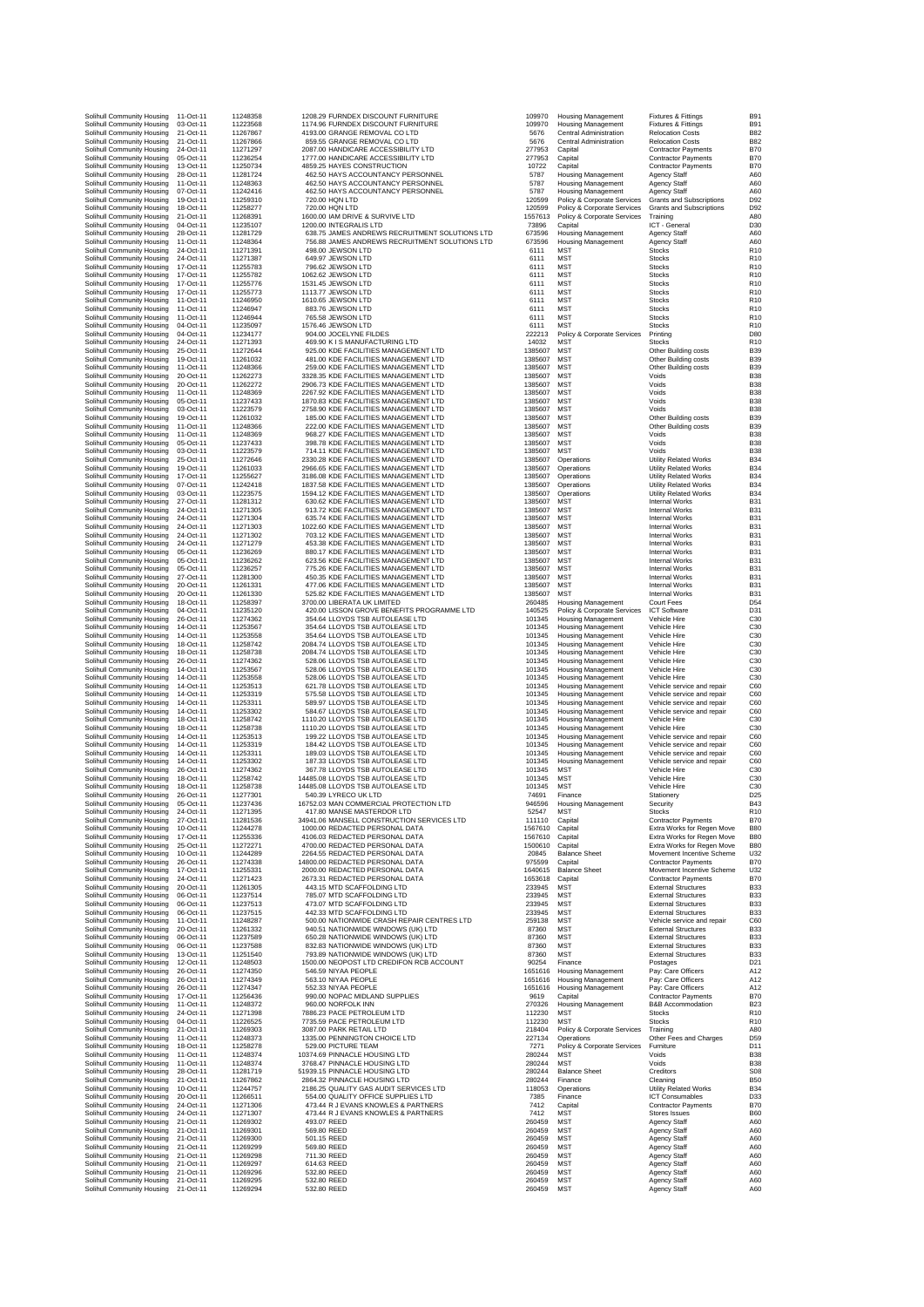| Solihull Community Housing<br>Solihull Community Housing | 18-Oct-11              | 11258289             |                                                                                          |                    |                                                            |                                                               |                                             |
|----------------------------------------------------------|------------------------|----------------------|------------------------------------------------------------------------------------------|--------------------|------------------------------------------------------------|---------------------------------------------------------------|---------------------------------------------|
|                                                          | 18-Oct-11              | 11258287             | 636.08 REED<br>569.80 REED                                                               | 260459<br>260459   | MST<br><b>MST</b>                                          | <b>Agency Staff</b><br><b>Agency Staff</b>                    | A60<br>A60                                  |
| Solihull Community Housing                               | 18-Oct-11              | 11258286             | 569.04 REED                                                                              | 260459             | <b>MST</b>                                                 | Agency Staff                                                  | A60                                         |
| Solihull Community Housing<br>Solihull Community Housing | 18-Oct-11<br>18-Oct-11 | 11258285<br>11258284 | 439.20 REED<br>554.40 REED                                                               | 260459<br>260459   | <b>MST</b><br><b>MST</b>                                   | <b>Agency Staff</b><br><b>Agency Staff</b>                    | A60<br>A60                                  |
| Solihull Community Housing                               | 18-Oct-11              | 11258283             | 532.80 REED                                                                              | 260459             | <b>MST</b>                                                 | Agency Staff                                                  | A60                                         |
| Solihull Community Housing<br>Solihull Community Housing | 18-Oct-11<br>18-Oct-11 | 11258282<br>11258281 | 493.07 REED<br>643.50 REED                                                               | 260459<br>260459   | <b>MST</b><br><b>MST</b>                                   | Agency Staff<br>Agency Staff                                  | A <sub>6</sub> C<br>A60                     |
| Solihull Community Housing                               | 10-Oct-11              | 11244738             | 829.85 REED                                                                              | 260459             | <b>MST</b>                                                 | <b>Agency Staff</b>                                           | A60                                         |
| Solihull Community Housing<br>Solihull Community Housing | 10-Oct-11<br>10-Oct-11 | 11244736<br>11244735 | 632.22 REED<br>569.80 REED                                                               | 260459<br>260459   | <b>MST</b><br><b>MST</b>                                   | <b>Agency Staff</b><br>Agency Staff                           | A60<br>A60                                  |
| Solihull Community Housing                               | 10-Oct-11              | 11244734             | 532.80 REED                                                                              | 260459             | <b>MST</b>                                                 | Agency Staff                                                  | A60                                         |
| Solihull Community Housing                               | 10-Oct-11<br>10-Oct-11 | 11244726<br>11244725 | 532.80 REED<br>561.60 REED                                                               | 260459             | <b>MST</b><br><b>MST</b>                                   | <b>Agency Staff</b><br><b>Agency Staff</b>                    | A60<br>A60                                  |
| Solihull Community Housing<br>Solihull Community Housing | 10-Oct-11              | 11244723             | 532.80 REED                                                                              | 260459<br>260459   | <b>MST</b>                                                 | <b>Agency Staff</b>                                           | A60                                         |
| Solihull Community Housing                               | 04-Oct-11              | 11235156             | 540.00 REED<br>493.07 REED                                                               | 260459             | <b>MST</b><br><b>MST</b>                                   | Agency Staff<br>Agency Staff                                  | A60<br>A <sub>6</sub> C                     |
| Solihull Community Housing<br>Solihull Community Housing | 04-Oct-11<br>04-Oct-11 | 11235155<br>11235148 | 532.80 REED                                                                              | 260459<br>260459   | <b>MST</b>                                                 | Agency Staff                                                  | A60                                         |
| Solihull Community Housing                               | 04-Oct-11              | 11235143             | 532.80 REED                                                                              | 260459             | <b>MST</b>                                                 | <b>Agency Staff</b>                                           | A <sub>6</sub> C                            |
| Solihull Community Housing<br>Solihull Community Housing | 04-Oct-11<br>04-Oct-11 | 11235136<br>11235134 | 711.30 REED<br>569.80 REED                                                               | 260459<br>260459   | <b>MST</b><br><b>MST</b>                                   | <b>Agency Staff</b><br>Agency Staff                           | A60<br>A60                                  |
| Solihull Community Housing                               | 04-Oct-11              | 11235130             | 485.73 REED                                                                              | 260459             | <b>MST</b>                                                 | Agency Staff                                                  | A60                                         |
| Solihull Community Housing<br>Solihull Community Housing | 27-Oct-11<br>13-Oct-11 | 11281482<br>11250752 | 464.67 REED<br>464.67 REED                                                               | 260459<br>260459   | Policy & Corporate Services<br>Policy & Corporate Services | <b>Agency Staff</b><br>Agency Staff                           | A60<br>A60                                  |
| Solihull Community Housing                               | 10-Oct-11              | 11244718             | 464.67 REED                                                                              | 260459             | Policy & Corporate Services                                | Agency Staff                                                  | A <sub>6</sub> C                            |
| Solihull Community Housing<br>Solihull Community Housing | 21-Oct-11<br>18-Oct-11 | 11269293<br>11258279 | 527.94 REED<br>527.94 REED                                                               | 260459<br>260459   | <b>MST</b><br><b>MST</b>                                   | <b>Agency Staff</b><br>Agency Staff                           | A60<br>A <sub>6</sub> C                     |
| Solihull Community Housing                               | 10-Oct-11              | 11244719             | 527.94 REED                                                                              | 260459             | <b>MST</b>                                                 | Agency Staff                                                  | A60                                         |
| Solihull Community Housing<br>Solihull Community Housing | 04-Oct-11<br>25-Oct-11 | 11235125<br>11273712 | 527.94 REED<br>8701.00 RESOURCE PRINT SOLUTIONS                                          | 260459<br>1030596  | <b>MST</b><br>Policy & Corporate Services                  | <b>Agency Staff</b><br>Printing                               | A60<br>D <sub>80</sub>                      |
| Solihull Community Housing                               | 26-Oct-11              | 11274344             | 819.98 RICOH UK LTD                                                                      | 54723              | Finance                                                    | <b>ICT Consumables</b>                                        | D33                                         |
| Solihull Community Housing<br>Solihull Community Housing | 26-Oct-11<br>20-Oct-11 | 11274343<br>11266492 | 847.82 RICOH UK LTD<br>432.00 SAPPHIRE MANAGEMENT SERVICES UK LTD                        | 54723<br>209446    | Finance<br>Policy & Corporate Services                     | <b>ICT Consumables</b><br>Agency Staff                        | D33<br>A60                                  |
| Solihull Community Housing                               | 24-Oct-11              | 11270704             | 496.68 SAVILLS COMMERCIAL LTD                                                            | 7684               | Policy & Corporate Services                                | <b>General Building Costs</b>                                 | B <sub>3</sub> C                            |
| Solihull Community Housing                               | 20-Oct-11              | 11266493             | 2895.50 SENSORY PLUS                                                                     | 1188597            | Capital                                                    | <b>Contractor Payments</b>                                    | B70                                         |
| Solihull Community Housing<br>Solihull Community Housing | 24-Oct-11<br>17-Oct-11 | 11270700<br>11255535 | 1414040.43 SEVERN TRENT WATER<br>880.00 SFA TRAINING ENTERPRISE                          | 22561<br>279091    | <b>Balance Sheet</b><br>Policy & Corporate Services        | <b>Tenants Water Charges</b><br>Training                      | U28<br>A <sub>8</sub> C                     |
| Solihull Community Housing                               | 12-Oct-11              | 11248487             | 476.67 SHB HIRE LTD                                                                      | 285803             | Policy & Corporate Services                                | Vehicle Hire                                                  | C3C                                         |
| Solihull Community Housing<br>Solihull Community Housing | 12-Oct-11<br>17-Oct-11 | 11248486<br>11255659 | 476.67 SHB HIRE LTD<br>426.05 SHIFNAL ENVIRONMENTAL SAFETY LTD                           | 285803<br>1050596  | Policy & Corporate Services<br>Capital                     | Vehicle Hire<br><b>Contractor Payments</b>                    | C <sub>3</sub> C<br><b>B70</b>              |
| Solihull Community Housing                               | 17-Oct-11              | 11255658             | 458.85 SHIFNAL ENVIRONMENTAL SAFETY LTD                                                  | 1050596            | Capital                                                    | <b>Contractor Payments</b>                                    | B70                                         |
| Solihull Community Housing<br>Solihull Community Housing | 11-Oct-11<br>17-Oct-11 | 11248375<br>11255630 | 3038.95 SHIFNAL ENVIRONMENTAL SAFETY LTD<br>670.55 SHIFNAL ENVIRONMENTAL SAFETY LTD      | 1050596<br>1050596 | Capital<br>MST                                             | <b>Contractor Payments</b><br><b>Internal Works</b>           | B70<br><b>B31</b>                           |
| Solihull Community Housing                               | 11-Oct-11              | 11248376             | 2703.25 SHIFNAL ENVIRONMENTAL SAFETY LTD                                                 | 1050596            | <b>MST</b>                                                 | <b>Internal Works</b>                                         | <b>B31</b>                                  |
| Solihull Community Housing<br>Solihull Community Housing | 17-Oct-11<br>24-Oct-11 | 11255631<br>11270707 | 2498.69 SHIFNAL ENVIRONMENTAL SAFETY LTD<br>2776.51 SITEXORBIS                           | 1050596<br>234075  | <b>MST</b><br>Policy & Corporate Services                  | <b>Internal Works</b><br>Other Fees and Charges               | <b>B31</b><br>D <sub>59</sub>               |
| Solihull Community Housing                               | 07-Oct-11              | 11242419             | 7500.00 SKYWELL LTD                                                                      | 247090             | Policy & Corporate Services                                | ICT Software                                                  | D31                                         |
| Solihull Community Housing<br>Solihull Community Housing | 07-Oct-11<br>19-Oct-11 | 11242420<br>11261035 | 4250.00 SKYWELL LTD<br>15337.93 SOLIHULL MBC                                             | 247090<br>9466     | Capital<br><b>Balance Sheet</b>                            | ICT - General<br>Creditor: Solihull MBC                       | D <sub>30</sub><br>S <sub>09</sub>          |
| Solihull Community Housing                               | 19-Oct-11              | 11261035             | 54955.45 SOLIHULL MBC                                                                    | 9466               | <b>Balance Sheet</b>                                       | Creditor: Solihull MBC                                        | S <sub>09</sub>                             |
| Solihull Community Housing                               | 03-Oct-11              | 11223467<br>11223467 | 435.00 SOLIHULL MBC<br>43919.78 SOLIHULL MBC                                             | 9466<br>9466       | <b>Balance Sheet</b><br><b>Balance Sheet</b>               | Creditor: Solihull MBC<br>Creditor: Solihull MBC              | S <sub>09</sub><br>S <sub>09</sub>          |
| Solihull Community Housing<br>Solihull Community Housing | 03-Oct-11<br>07-Oct-11 | 11242421             | 10200.00 SOLIHULL MBC                                                                    | 9466               | Capital                                                    | ICT - General                                                 | D <sub>30</sub>                             |
| Solihull Community Housing                               | 28-Oct-11              | 11281709             | 790.00 SOUTH BIRMINGHAM COLLEGE                                                          | 7907               | Policy & Corporate Services                                | Training                                                      | A <sub>8</sub> C                            |
| Solihull Community Housing<br>Solihull Community Housing | 11-Oct-11<br>11-Oct-11 | 11248280<br>11248280 | 19.38 SOUTHERN ELECTRIC PLC<br>756.01 SOUTHERN ELECTRIC PLC                              | 76903<br>76903     | Housing Management<br>Housing Management                   | Electricity<br>Electricity                                    | <b>B11</b><br><b>B11</b>                    |
| Solihull Community Housing                               | 20-Oct-11              | 11266509             | 818.22 STOR-A-FILE-LTD                                                                   | 152189             | Finance                                                    | File Storage                                                  | D <sub>26</sub>                             |
| Solihull Community Housing<br>Solihull Community Housing | 11-Oct-11<br>11-Oct-11 | 11247287<br>11247286 | 2025.67 SUPERIOR PLUMBING INSTALLATION LTD<br>2087.53 SUPERIOR PLUMBING INSTALLATION LTD | 8091<br>8091       | Capital<br>Capital                                         | <b>Contractor Payments</b><br><b>Contractor Payments</b>      | B70<br>B70                                  |
| Solihull Community Housing                               | 11-Oct-11              | 11247285             | 1791.85 SUPERIOR PLUMBING INSTALLATION LTD                                               | 8091               | Capital                                                    | <b>Contractor Payments</b>                                    | <b>B70</b>                                  |
| Solihull Community Housing<br>Solihull Community Housing | 10-Oct-11<br>10-Oct-11 | 11245294<br>11245293 | 2483.86 SUPERIOR PLUMBING INSTALLATION LTD<br>1791.85 SUPERIOR PLUMBING INSTALLATION LTD | 8091<br>8091       | Capital<br>Capital                                         | <b>Contractor Payments</b><br><b>Contractor Payments</b>      | B70<br>B70                                  |
| Solihull Community Housing                               | 10-Oct-11              | 11245292             | 2321.35 SUPERIOR PLUMBING INSTALLATION LTD                                               | 8091               | Capital                                                    | <b>Contractor Payments</b>                                    | B70                                         |
| Solihull Community Housing<br>Solihull Community Housing | 10-Oct-11<br>10-Oct-11 | 11245291<br>11245290 | 1871.36 SUPERIOR PLUMBING INSTALLATION LTD<br>2959.92 SUPERIOR PLUMBING INSTALLATION LTD | 8091<br>8091       | Capital<br>Capital                                         | <b>Contractor Payments</b><br><b>Contractor Payments</b>      | B70<br><b>B70</b>                           |
| Solihull Community Housing                               | 06-Oct-11              | 11237587             | 2935.80 SUPERIOR PLUMBING INSTALLATION LTD                                               | 8091               | Capital                                                    | <b>Contractor Payments</b>                                    | B70                                         |
| Solihull Community Housing<br>Solihull Community Housing | 05-Oct-11<br>05-Oct-11 | 11237252<br>11237222 | 3222.50 SUPERIOR PLUMBING INSTALLATION LTD<br>1373.42 SUPERIOR PLUMBING INSTALLATION LTD | 8091<br>8091       | Capital<br>Capital                                         | <b>Contractor Payments</b><br><b>Contractor Payments</b>      | B70<br>B70                                  |
|                                                          |                        |                      |                                                                                          |                    | MST                                                        | <b>Internal Works</b>                                         | <b>B31</b>                                  |
| Solihull Community Housing                               | 12-Oct-11              | 11248489             | 1082.52 SUPERIOR PLUMBING INSTALLATION LTD                                               | 8091               |                                                            |                                                               |                                             |
| Solihull Community Housing                               | 12-Oct-11              | 11248488             | 952.20 SUPERIOR PLUMBING INSTALLATION LTD                                                | 8091               | <b>MST</b>                                                 | <b>Internal Works</b>                                         | <b>B31</b>                                  |
| Solihull Community Housing                               | 10-Oct-11<br>10-Oct-11 | 11244747<br>11244753 | 684.67 SUPERIOR PLUMBING INSTALLATION LTD<br>43636.72 SUPERIOR PLUMBING INSTALLATION LTD | 8091<br>8091       | Operations<br>Operations                                   | Utility Related Works                                         | <b>B34</b><br><b>B34</b>                    |
| Solihull Community Housing<br>Solihull Community Housing | 05-Oct-11              | 11237225             | 1585.49 SUPERIOR PLUMBING INSTALLATION LTD                                               | 8091               | Operations                                                 | Utility Related Works<br><b>Utility Related Works</b>         | <b>B34</b>                                  |
| Solihull Community Housing<br>Solihull Community Housing | 28-Oct-11<br>27-Oct-11 | 11283329<br>11281483 | 3229.34 SUPERIOR PLUMBING INSTALLATION LTD<br>3546.98 SUPERIOR PLUMBING INSTALLATION LTD | 8091<br>8091       | Operations<br>Operations                                   | Utility Related Works<br>Utility Related Works                | <b>B34</b><br><b>B34</b>                    |
| Solihull Community Housing                               | 19-Oct-11              | 11259326             | 3441.10 SUPERIOR PLUMBING INSTALLATION LTD                                               | 8091               | Operations                                                 | Utility Related Works                                         | <b>B34</b>                                  |
| Solihull Community Housing                               | 19-Oct-11              | 11259323             | 2620.53 SUPERIOR PLUMBING INSTALLATION LTD<br>4177.84 SUPERIOR PLUMBING INSTALLATION LTD | 8091<br>8091       | Operations                                                 | Utility Related Works                                         | <b>B34</b><br><b>B34</b>                    |
| Solihull Community Housing<br>Solihull Community Housing | 10-Oct-11<br>10-Oct-11 | 11244748<br>11244745 | 3941.05 SUPERIOR PLUMBING INSTALLATION LTD                                               | 8091               | Operations<br>Operations                                   | <b>Utility Related Works</b><br>Utility Related Works         | <b>B34</b>                                  |
| Solihull Community Housing                               | 04-Oct-11              | 11226099             | 3037.10 SUPERIOR PLUMBING INSTALLATION LTD                                               | 8091               | Operations                                                 | <b>Utility Related Works</b>                                  | <b>B34</b><br><b>B31</b>                    |
| Solihull Community Housing<br>Solihull Community Housing | 24-Oct-11<br>24-Oct-11 | 11271313<br>11271312 | 1488.20 SUPERIOR PLUMBING INSTALLATION LTD<br>1902.36 SUPERIOR PLUMBING INSTALLATION LTD | 8091<br>8091       | <b>MST</b><br><b>MST</b>                                   | <b>Internal Works</b><br><b>Internal Works</b>                | <b>B31</b>                                  |
| Solihull Community Housing                               | 24-Oct-11              | 11271311             | 2304.39 SUPERIOR PLUMBING INSTALLATION LTD                                               | 8091               | <b>MST</b><br><b>MST</b>                                   | <b>Internal Works</b>                                         | <b>B31</b>                                  |
| Solihull Community Housing<br>Solihull Community Housing | 24-Oct-11<br>24-Oct-11 | 11271310<br>11271309 | 2304.39 SUPERIOR PLUMBING INSTALLATION LTD<br>3565.31 SUPERIOR PLUMBING INSTALLATION LTD | 8091<br>8091       | <b>MST</b>                                                 | Internal Works<br><b>Internal Works</b>                       | <b>B31</b><br><b>B31</b>                    |
| Solihull Community Housing                               | 24-Oct-11              | 11271308             | 3847.11 SUPERIOR PLUMBING INSTALLATION LTD                                               | 8091               | <b>MST</b>                                                 | Internal Works                                                | <b>B31</b>                                  |
| Solihull Community Housing<br>Solihull Community Housing | 24-Oct-11<br>24-Oct-11 | 11271285<br>11271284 | 3599.44 SUPERIOR PLUMBING INSTALLATION LTD<br>3346.44 SUPERIOR PLUMBING INSTALLATION LTD | 8091<br>8091       | <b>MST</b><br><b>MST</b>                                   | Internal Works<br><b>Internal Works</b>                       | <b>B31</b><br><b>B31</b>                    |
| Solihull Community Housing                               | 17-Oct-11              | 11255801             | 517.93 SUPRA UK LTD                                                                      | 73055              | MST                                                        | Stocks                                                        | <b>R10</b>                                  |
| Solihull Community Housing<br>Solihull Community Housing | 11-Oct-11<br>05-Oct-11 | 11246977<br>11237441 | 517.93 SUPRA UK LTD<br>425.00 SURVEY SOLUTIONS                                           | 73055<br>1602617   | <b>MST</b><br>Operations                                   | <b>Stocks</b><br>Other Fees and Charges                       | R <sub>10</sub><br>D <sub>59</sub>          |
| Solihull Community Housing                               | 24-Oct-11              | 11271408<br>11255806 | 539.29 SYMPHONY                                                                          | 199561             | MST<br><b>MST</b>                                          | Stocks                                                        | R <sub>10</sub><br>R <sub>10</sub>          |
| Solihull Community Housing<br>Solihull Community Housing | 17-Oct-11<br>17-Oct-11 | 11255803             | 1611.80 SYMPHONY<br>3636.91 SYMPHONY                                                     | 199561<br>199561   | <b>MST</b>                                                 | Stocks<br>Stocks                                              | <b>R10</b>                                  |
| Solihull Community Housing                               | 11-Oct-11              | 11246988             | 443.94 SYMPHONY                                                                          | 199561             | <b>MST</b>                                                 | <b>Stocks</b>                                                 | R <sub>10</sub>                             |
| Solihull Community Housing<br>Solihull Community Housing | 11-Oct-11<br>11-Oct-11 | 11246985<br>11246981 | 431.82 SYMPHONY<br>517.00 SYMPHONY                                                       | 199561<br>199561   | <b>MST</b><br><b>MST</b>                                   | <b>Stocks</b><br><b>Stocks</b>                                | R <sub>1</sub><br>R <sub>10</sub>           |
| Solihull Community Housing                               | 11-Oct-11              | 11246980             | 475.45 SYMPHONY                                                                          | 199561             | <b>MST</b>                                                 | Stocks                                                        | R <sub>10</sub>                             |
| Solihull Community Housing<br>Solihull Community Housing | 04-Oct-11<br>04-Oct-11 | 11226455<br>11226452 | 418.51 SYMPHONY<br>513.62 SYMPHONY                                                       | 199561<br>199561   | <b>MST</b><br><b>MST</b>                                   | Stocks<br><b>Stocks</b>                                       | R <sub>10</sub><br>R <sub>10</sub>          |
| Solihull Community Housing                               | 04-Oct-11              | 11226450             | 476.35 SYMPHONY                                                                          | 199561             | <b>MST</b>                                                 | <b>Stocks</b>                                                 | R <sub>1</sub>                              |
| Solihull Community Housing<br>Solihull Community Housing | 19-Oct-11<br>13-Oct-11 | 11259350<br>11251530 | 1027.00 TELECARE SERVICES ASSOCIATION<br>9963.00 TERRY GROUP LTD                         | 131459<br>26453    | <b>Housing Management</b><br>Capital                       | <b>Grants and Subscriptions</b><br><b>Contractor Payments</b> | D92<br>B70                                  |
| Solihull Community Housing                               | 24-Oct-11              | 11271338             | 2443.50 THE BECK CO LTD                                                                  | 8207               | MST                                                        | Stocks                                                        | R <sub>10</sub>                             |
| Solihull Community Housing<br>Solihull Community Housing | 24-Oct-11<br>24-Oct-11 | 11271336<br>11271328 | 731.43 THE BECK CO LTD<br>968.38 THE BECK CO LTD                                         | 8207<br>8207       | <b>MST</b><br><b>MST</b>                                   | <b>Stocks</b><br>Stocks                                       | R <sub>10</sub><br>R <sub>1</sub>           |
| Solihull Community Housing                               | 24-Oct-11              | 11271326             | 491.39 THE BECK CO LTD                                                                   | 8207               | <b>MST</b>                                                 | <b>Stocks</b>                                                 | R <sub>10</sub>                             |
| Solihull Community Housing<br>Solihull Community Housing | 11-Oct-11<br>11-Oct-11 | 11247047<br>11247044 | 519.19 THE BECK CO LTD<br>1472.80 THE BECK CO LTD                                        | 8207<br>8207       | <b>MST</b><br><b>MST</b>                                   | Stocks<br>Stocks                                              | R <sub>10</sub><br>R <sub>10</sub>          |
| Solihull Community Housing                               | 04-Oct-11              | 11226537             | 454.41 THE BECK CO LTD                                                                   | 8207               | <b>MST</b>                                                 | <b>Stocks</b>                                                 | R <sub>10</sub>                             |
| Solihull Community Housing<br>Solihull Community Housing | 04-Oct-11<br>04-Oct-11 | 11226533<br>11226530 | 2435.15 THE BECK CO LTD<br>657.95 THE BECK CO LTD                                        | 8207<br>8207       | <b>MST</b><br><b>MST</b>                                   | Stocks<br>Stocks                                              | R <sub>1</sub><br>R <sub>10</sub>           |
| Solihull Community Housing                               | 24-Oct-11              | 11270286             | 144.07 THE DANWOOD GROUP LTD                                                             | 251165             | Capital                                                    | ICT - General                                                 | D <sub>30</sub>                             |
| Solihull Community Housing<br>Solihull Community Housing | 24-Oct-11<br>04-Oct-11 | 11270286<br>11235174 | 3451.50 THE DANWOOD GROUP LTD<br>5732.10 THE KNIGHT PARTNERSHIP                          | 251165<br>213344   | Capital<br>Finance                                         | ICT - General<br><b>Agency Staff</b>                          |                                             |
| Solihull Community Housing                               | 06-Oct-11              | 11237592             | 9191.58 TYRER BUILDING CONTRACTORS                                                       | 104269             | Capital                                                    | <b>Contractor Payments</b>                                    | D <sub>3</sub> C<br>A <sub>6</sub> C<br>B70 |
| Solihull Community Housing<br>Solihull Community Housing | 06-Oct-11<br>06-Oct-11 | 11237591<br>11237590 | 1000.00 TYRER BUILDING CONTRACTORS<br>1000.00 TYRER BUILDING CONTRACTORS                 | 104269<br>104269   | Capital<br>Capital                                         | <b>Contractor Payments</b><br><b>Contractor Payments</b>      | B70<br>B70                                  |
| Solihull Community Housing                               | 24-Oct-11              | 11271314             | 847.11 TYRER BUILDING CONTRACTORS                                                        | 104269             | MST                                                        | Voids                                                         | <b>B38</b>                                  |
| Solihull Community Housing<br>Solihull Community Housing | 28-Oct-11<br>28-Oct-11 | 11283314<br>11283312 | 549.32 UK MAIL LTD<br>868.39 UK MAIL LTD                                                 | 1652624<br>1652624 | Finance<br>Finance                                         | Postages<br>Postages                                          | D <sub>21</sub><br>D <sub>21</sub>          |
| Solihull Community Housing                               | 28-Oct-11              | 11283305             | 448.17 UK MAIL LTD                                                                       | 1652624            | Finance                                                    | Postages                                                      | D <sub>21</sub>                             |
| Solihull Community Housing<br>Solihull Community Housing | 28-Oct-11<br>28-Oct-11 | 11281693<br>11281692 | 430.69 UK MAIL LTD<br>670.79 UK MAIL LTD                                                 | 1652624<br>1652624 | Finance<br>Finance                                         | Postages<br>Postages                                          | D <sub>21</sub><br>D <sub>21</sub>          |
| Solihull Community Housing                               | 12-Oct-11              | 11248493             | 9900.00 VIRGIN MEDIA PAYMENTS LTD                                                        | 172138             | <b>Housing Management</b>                                  | Utility Related Works                                         | <b>B34</b>                                  |
| Solihull Community Housing<br>Solihull Community Housing | 04-Oct-11<br>24-Oct-11 | 11235175<br>11271415 | 3954.73 WESTRIDGE CONSTRUCTION<br>881.65 WOLSELEY UK LTD                                 | 8653<br>104384     | Capital<br><b>MST</b>                                      | <b>Contractor Payments</b><br>Stocks                          | B70<br>R <sub>10</sub>                      |
| Solihull Community Housing<br>Solihull Community Housing | 24-Oct-11<br>17-Oct-11 | 11271412<br>11255816 | 1129.31 WOLSELEY UK LTD<br>840.54 WOLSELEY UK LTD                                        | 104384<br>104384   | <b>MST</b><br>MST                                          | Stocks<br>Stocks                                              | R <sub>10</sub><br>R <sub>10</sub>          |

| 60459           | <b>MST</b>                           | <b>Agency Staff</b>                                           |
|-----------------|--------------------------------------|---------------------------------------------------------------|
| 60459           | <b>MST</b>                           | Agency Staff                                                  |
| 60459           | <b>MST</b>                           | Agency Staff                                                  |
| 60459           | <b>MST</b>                           | Agency Staff                                                  |
| 60459           | MST                                  | Agency Staff                                                  |
| 60459           | MST                                  | <b>Agency Staff</b>                                           |
| 60459           | MST                                  | <b>Agency Staff</b>                                           |
| 60459<br>60459  | <b>MST</b><br><b>MST</b>             | Agency Staff                                                  |
| 60459           | MST                                  | Agency Staff<br>Agency Staff                                  |
| 60459           | MST                                  | <b>Agency Staff</b>                                           |
| 60459           | <b>MST</b>                           | <b>Agency Staff</b>                                           |
| 60459           | <b>MST</b>                           | Agency Staff                                                  |
| 60459           | <b>MST</b>                           | Agency Staff                                                  |
| 60459           | MST                                  | Agency Staff                                                  |
| 60459           | MST                                  | <b>Agency Staff</b>                                           |
| 60459           | <b>MST</b>                           | <b>Agency Staff</b>                                           |
| 60459           | <b>MST</b>                           | Agency Staff                                                  |
| 60459           | <b>MST</b>                           | Agency Staff                                                  |
| 60459<br>60459  | MST<br><b>MST</b>                    | Agency Staff                                                  |
| 60459           | MST                                  | <b>Agency Staff</b><br><b>Agency Staff</b>                    |
| 60459           | Policy & Corporate Services          | <b>Agency Staff</b>                                           |
| 60459           | Policy & Corporate Services          | Agency Staff                                                  |
| 60459           | Policy & Corporate Services          | Agency Staff                                                  |
| 60459           | <b>MST</b>                           | <b>Agency Staff</b>                                           |
| 60459           | <b>MST</b>                           | <b>Agency Staff</b>                                           |
| 60459           | <b>MST</b>                           | Agency Staff                                                  |
| 60459           | <b>MST</b>                           | Agency Staff                                                  |
| 30596           | Policy & Corporate Services          | Printing                                                      |
| 54723           | Finance                              | <b>ICT Consumables</b>                                        |
| 54723           | Finance                              | <b>ICT Consumables</b>                                        |
| 09446           | Policy & Corporate Services          | Agency Staff                                                  |
| 7684            | Policy & Corporate Services          | <b>General Building Costs</b>                                 |
| 88597           | Capital                              | Contractor Payments                                           |
| 2561            | <b>Balance Sheet</b>                 | <b>Tenants Water Charges</b>                                  |
| 79091           | Policy & Corporate Services          | Training                                                      |
| 85803           | Policy & Corporate Services          | Vehicle Hire                                                  |
| 85803<br>150596 | Policy & Corporate Services          | Vehicle Hire                                                  |
| 150596          | Capital<br>Capital                   | Contractor Payments<br><b>Contractor Payments</b>             |
| 50596           | Capital                              | Contractor Payments                                           |
| 150596          | <b>MST</b>                           | <b>Internal Works</b>                                         |
| 150596          | <b>MST</b>                           | <b>Internal Works</b>                                         |
| 50596           | <b>MST</b>                           | <b>Internal Works</b>                                         |
| 34075           | Policy & Corporate Services          | Other Fees and Charges                                        |
| 47090           | Policy & Corporate Services          | <b>ICT Software</b>                                           |
| 47090           | Capital                              | ICT - General                                                 |
| 9466            | <b>Balance Sheet</b>                 | Creditor: Solihull MBC                                        |
| 9466            | <b>Balance Sheet</b>                 | Creditor: Solihull MBC                                        |
| 9466            | <b>Balance Sheet</b>                 | Creditor: Solihull MBC                                        |
| 9466            | <b>Balance Sheet</b>                 | Creditor: Solihull MBC                                        |
| 9466            | Capital                              | ICT - General                                                 |
| 7907            | Policy & Corporate Services          | Training                                                      |
| 6903            | <b>Housing Management</b>            | Electricity                                                   |
| 6903            | <b>Housing Management</b>            | Electricity                                                   |
| 52189           | Finance                              | File Storage                                                  |
| 8091            | Capital                              | Contractor Payments                                           |
| 8091            | Capital                              | <b>Contractor Payments</b>                                    |
| 8091            | Capital                              | Contractor Payments                                           |
| 8091            | Capital                              | <b>Contractor Payments</b>                                    |
| 8091            | Capital                              | Contractor Payments                                           |
| 8091            | Capital                              | <b>Contractor Payments</b>                                    |
| 8091            | Capital                              | <b>Contractor Payments</b>                                    |
| 8091            | Capital                              | Contractor Payments                                           |
| 8091            | Capital                              | <b>Contractor Payments</b>                                    |
| 8091            | Capital                              | Contractor Payments                                           |
| 8091            | Capital                              | Contractor Payments                                           |
| 8091            | <b>MST</b>                           | <b>Internal Works</b>                                         |
| 8091            | MST                                  | <b>Internal Works</b>                                         |
| 8091            | Operations                           | <b>Utility Related Works</b>                                  |
| 8091            | Operations                           | Utility Related Works                                         |
| 8091            | Operations                           | Utility Related Works                                         |
| 8091            | Operations                           | <b>Utility Related Works</b>                                  |
| 8091            | Operations                           | Utility Related Works                                         |
| 8091            | Operations                           | Utility Related Works                                         |
| 8091            | Operations                           | Utility Related Works                                         |
| 8091            | Operations                           | Utility Related Works                                         |
| 8091            | Operations                           | <b>Utility Related Works</b>                                  |
| 8091            | Operations                           | Utility Related Works                                         |
| 8091            | <b>MST</b>                           | <b>Internal Works</b>                                         |
| 8091<br>8091    | <b>MST</b><br><b>MST</b>             | <b>Internal Works</b>                                         |
| 8091            | <b>MST</b>                           | Internal Works<br><b>Internal Works</b>                       |
| 8091            | MST                                  | <b>Internal Works</b>                                         |
| 8091            | <b>MST</b>                           | <b>Internal Works</b>                                         |
| 8091            | <b>MST</b>                           | <b>Internal Works</b>                                         |
| 8091            | <b>MST</b>                           | <b>Internal Works</b>                                         |
| 3055            | <b>MST</b>                           | <b>Stocks</b><br>Stocks                                       |
| 3055<br>02617   | MST<br>Operations                    | Other Fees and Charges                                        |
| 99561           | <b>MST</b>                           | Stocks                                                        |
| 99561           | <b>MST</b>                           | <b>Stocks</b>                                                 |
| 99561           | <b>MST</b>                           | <b>Stocks</b>                                                 |
| 99561           | MST                                  | Stocks                                                        |
| 99561           | MST                                  | <b>Stocks</b>                                                 |
| 99561           | MST                                  | Stocks                                                        |
| 99561           | <b>MST</b>                           | <b>Stocks</b>                                                 |
| 99561           | <b>MST</b>                           | <b>Stocks</b>                                                 |
| 99561           | <b>MST</b>                           | Stocks                                                        |
| 99561<br>31459  | MST                                  | <b>Stocks</b>                                                 |
| 16453           |                                      | <b>Grants and Subscriptions</b><br><b>Contractor Payments</b> |
| 8207            | <b>Housing Management</b><br>Capital |                                                               |
|                 | <b>MST</b><br>MST                    | <b>Stocks</b><br>Stocks                                       |
| 8207<br>8207    | <b>MST</b>                           | <b>Stocks</b>                                                 |
| 8207            | <b>MST</b>                           | <b>Stocks</b>                                                 |
| 8207            | <b>MST</b>                           | <b>Stocks</b>                                                 |
| 8207            | <b>MST</b>                           | Stocks                                                        |
| 8207            | MST                                  | <b>Stocks</b>                                                 |
| 8207            | <b>MST</b>                           | <b>Stocks</b>                                                 |
| 8207            | <b>MST</b>                           | Stocks                                                        |
| 51165           | Capital                              |                                                               |
| 51165           | Capital                              | ICT - General<br>ICT - General                                |
| 13344           | Finance                              | Agency Staff                                                  |
| 04269           | Capital                              | <b>Contractor Payments</b>                                    |
| 04269           | Capital                              | <b>Contractor Payments</b>                                    |
| 04269           | Capital                              | <b>Contractor Payments</b>                                    |
| 04269           | <b>MST</b>                           | Voids                                                         |
| 52624           | Finance                              | Postages                                                      |
| 52624           | Finance                              | Postages                                                      |
| 652624          | Finance                              | Postages                                                      |
| 52624           | Finance                              | Postages                                                      |
| 652624          | Finance                              | Postages                                                      |
| 72138           | Housing Management                   | Utility Related Works                                         |
| 8653            | Capital                              | <b>Contractor Payments</b>                                    |
| 04384           | MST                                  | <b>Stocks</b>                                                 |
| 04384           | <b>MST</b>                           | <b>Stocks</b>                                                 |